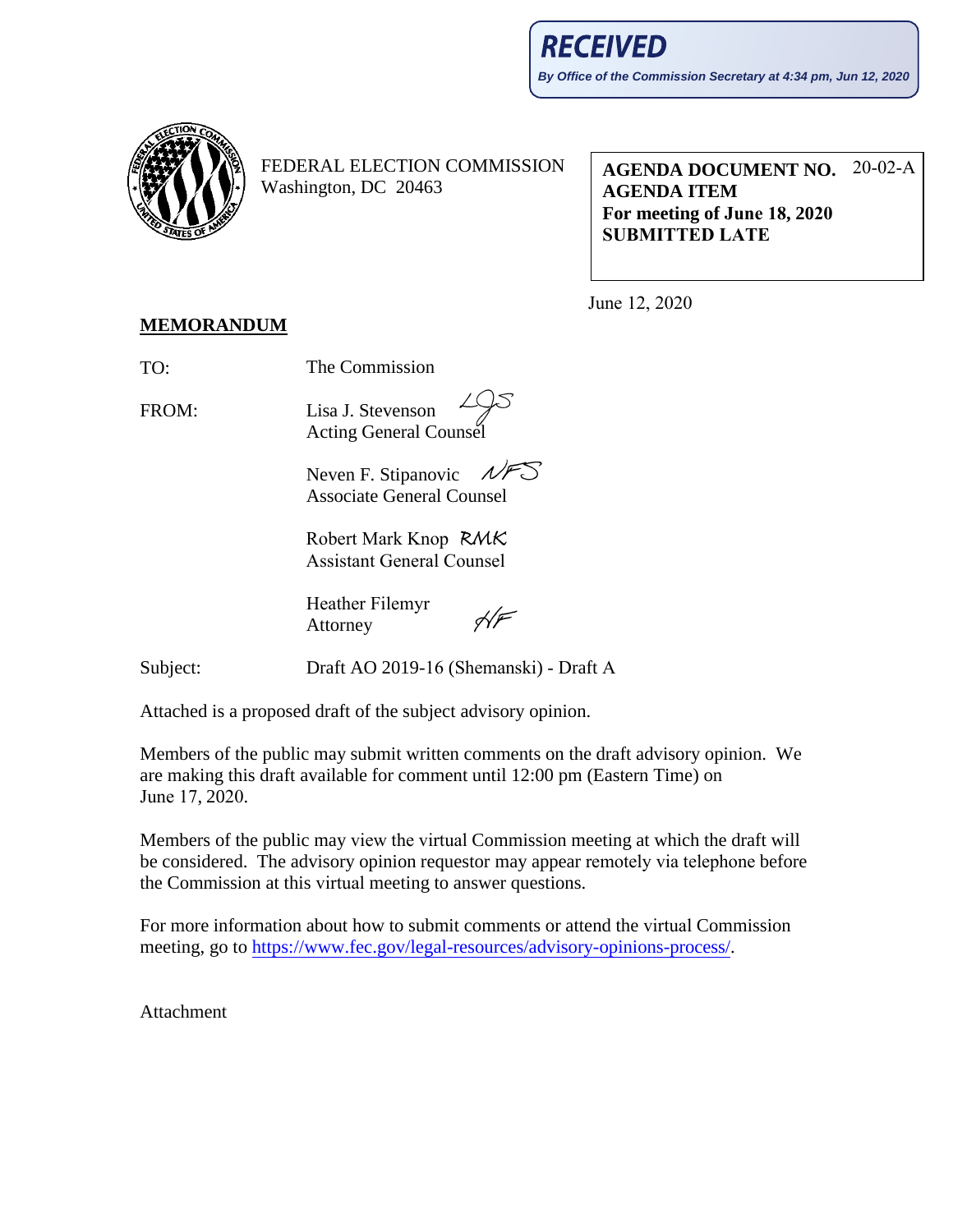| $\mathbf{1}$<br>$\mathbf{2}$                               | <b>ADVISORY OPINION 2019-16</b>                                                                |
|------------------------------------------------------------|------------------------------------------------------------------------------------------------|
| 3<br>$\overline{4}$<br>$\sqrt{5}$<br>6<br>$\boldsymbol{7}$ | Mr. Philip Shemanski<br>1455 Arbor Ave.<br><b>DRAFT A</b><br>Los Altos, CA 94024               |
| 8                                                          | Dear Mr. Shemanski:                                                                            |
| $\boldsymbol{9}$                                           | We are responding to your advisory opinion request concerning the application of               |
| 10                                                         | the Federal Election Campaign Act, 52 U.S.C. §§ 30101-45 (the "Act"), to your proposal         |
| 11                                                         | to include the first and last initials of a candidate for federal office in the name under     |
| 12                                                         | which an unauthorized political committee (the "Committee") registers with the                 |
| 13                                                         | Commission ("registered name"). The Commission concludes that the Committee may                |
| 14                                                         | include the candidate's initials in its registered name because the initials do not constitute |
| 15                                                         | the "name" of a candidate under the statute.                                                   |
| 16                                                         | <b>Background</b>                                                                              |
| 17                                                         | The facts presented in this advisory opinion are based on your letter received on              |
| 18                                                         | August 19, 2019. You propose to create an unauthorized political committee aimed at            |
| 19                                                         | "the defeat of Donald Trump's 2020 Presidential re-election bid" and ask whether you           |
| 20                                                         | may include President Trump's initials, "DT," in the Committee's registered name.              |
| 21                                                         | Advisory Opinion Request at AOR001. You indicate that "The Defeat DT Campaign"                 |
| 22                                                         | and "The Campaign Committee Against DT's Re-election" are two examples of possible             |
| 23                                                         | registered names for the Committee. Id.                                                        |
| 24                                                         | <b>Question Presented</b>                                                                      |
| 25                                                         | May the Committee include President Trump's initials, "DT," in its registered                  |

26 *name?*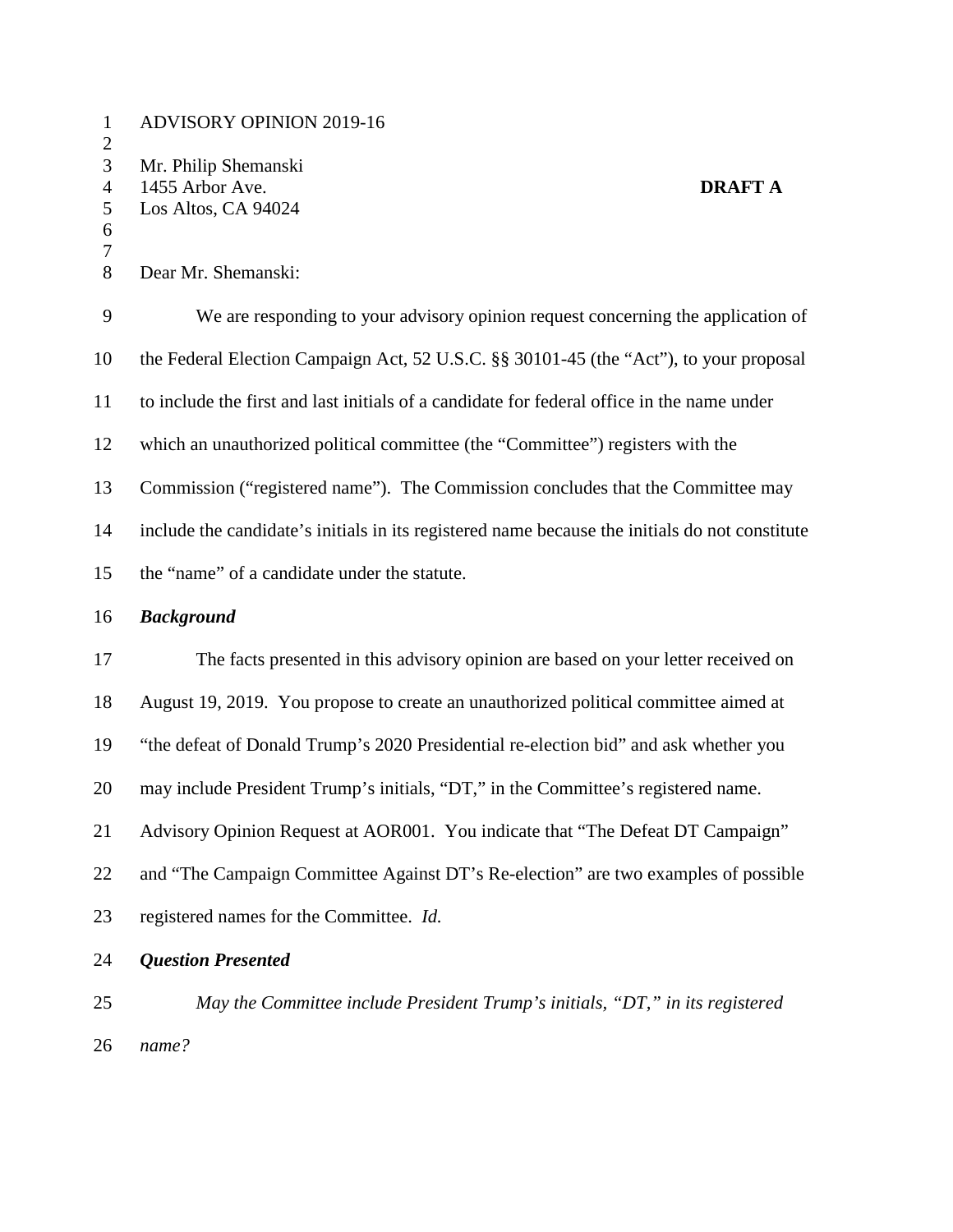AO 2019-16 Draft A Page 2

## 1 *Legal Analysis*

| $\overline{2}$ | Yes. The Committee may include the initials "DT" in its registered name because                          |
|----------------|----------------------------------------------------------------------------------------------------------|
| 3              | those initials do not constitute the "name" of a candidate.                                              |
| $\overline{4}$ | The Act prohibits "any political committee which is not an authorized committee" of                      |
| 5              | a candidate from including "the name of any candidate in its name." 52 U.S.C.                            |
| 6              | § 30102(e)(4). <sup>1</sup> Because the requestor seeks to form an unauthorized political committee, the |
| $\overline{7}$ | only question before the Commission is whether the initials "DT" constitute the "name" of a              |
| $8\,$          | candidate under the statute.                                                                             |
| 9              | In the circumstances presented, the Commission concludes that the initials "DT" do                       |
| 10             | not constitute the name of a candidate under 52 U.S.C. § 30102(e)(4), and therefore those                |
| 11             | initials may be included in the Committee's registered name. The initials are an abbreviation,           |
| 12             | rather than a full first or last name or nickname, and are not commonly used to refer to                 |
| 13             | President Trump. <sup>2</sup> In addition, there are at least two other federal officeholders with the   |
| 14             | initials "DT" who are also candidates for re-election in 2020, Representative David Trone                |

<span id="page-2-0"></span><sup>&</sup>lt;sup>1</sup> In *Pursuing America's Greatness v. FEC*, 363 F. Supp. 3d 94 (D.D.C. 2019), a court enjoined the Commission from enforcing its regulation at 11 C.F.R. § 102.14(a), which governs registered political committee names and other names under which political committees conduct activities. However, the court's decision did not address the validity of 52 U.S.C. § 30102(e)(4) and did not enjoin the Commission from enforcing statutory requirements for political committee names. In this advisory opinion, the Commission applies only the statute, and not the enjoined regulatory provision, in conducting its analysis.

<span id="page-2-1"></span><sup>&</sup>lt;sup>2</sup> This is not a circumstance in which the initials included in the committee name are commonly used by the candidate or his or her supporters to refer to the candidate (for example, the initials "JFK" to refer to President John F. Kennedy or the initials "LBJ" to refer to President Lyndon B. Johnson)). The Commission need not and does not decide in this advisory opinion whether such commonly used initials would constitute the "name" of a candidate under 52 U.S.C. § 30102(e)(4).